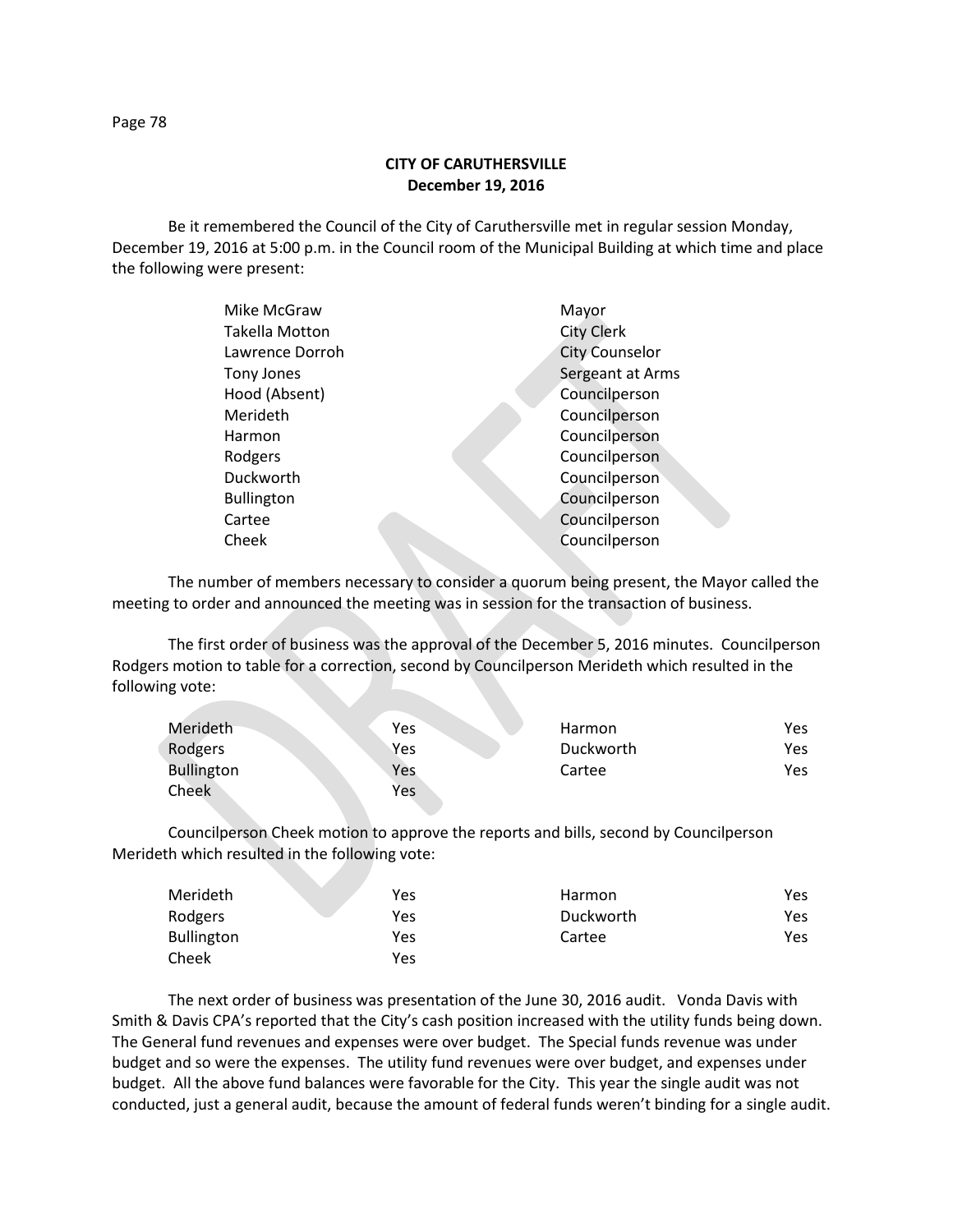There were repeat findings in the audit of bank accounts that still exist that has the City federal identification number but not reflected on the books. There was separation of duties findings still occurring, because of the City's limited resources. It was suggested to do budget comparisons for checks and balances, review and ask questions. Areas of improvement are coding errors, in which budget comparisons should be done in such cases. There were several reports in the Water department that were late, and invoices that were paid late in which interest and penalties occurred. The Police department had voided tickets that hadn't been turned into the court. There should be some type of reconciliation of voided tickets and issued tickets. There was a grant that hadn't been requested for reimbursement from the last audit, which was in the same state for this audit. The project was completed October of 2014 for playground equipment, but has been recently sent in; an onsite inspection has to take place in order to receive it. It was suggested to try and keep all income and expenses separated for the different grants in the future. It makes it easier to check to see if everything is in compliance. The Water department and Municipal Court documentation is much better than it has been in the past.

Mayor's report; there was a recommendation to approve appointments of Sonja Fuller as Code Enforcer, and David McClendon as Building Inspector. Both would be part time, 25 hours a week at \$15.13 an hour, and would be working together. The cost savings for two part time employees minus benefits and a minimum of 10 hours of overtime would be \$3,000 to \$15,000. The applicants were selected among the applications submitted for the position, and chosen based on work experience. Councilperson Merideth suggested discussing the applicants qualifications in closed session, and the rest of the Council concurred. Buffington continues to work on the HVAC at the recreation center. The library doesn't have heat in the auditorium and Mayor McGraw inquired of Ryan Buffington the possibility of a change order with the HVAC of the recreation center, which would be an emergency procurement. There was discussion of providing local business with the opportunity with the HVAC contract, and making them aware of the prevailing wage. There's a proposed rate increase for residential utilities with Ameren at the rate of approximately \$8.27 monthly. There will be a hearing January 17, 2017 in Charleston, MO at Charleston High School. Mayor McGraw encourages residents to write letters in disagreement with the rate increases. The East 10<sup>th</sup> St. sewer hookups have all been done, and the yards that were in disarray will not be able to be addressed until there's warmer weather.

Mayor McGraw along with Nick Cartee and Jeff Montgomery will be meeting with Mr. Jim Rosen, a realtor handling the Wal-Mart property. The meeting is occurring Wednesday, December 21, 2016. Mr. Rosen is aware of the tenant seeking economic incentives from the City in acquiring the Wal-Mart property. A letter has been drafted outlining what the City can offer by way of incentives that will go out to the potential tenant. The committee for funding opportunities for business incubator met and will be submitting a report the second meeting of January.

The Mayor recommended the City employees to be off with pay Friday, December 23, 2016, in observance of Christmas Eve, along with the scheduled holiday of Monday, December 26, 2016 in observance of Christmas Day. The recommendation died for lack of a motion. The Mayor also pointed out that the January meetings fall on holidays and recommended the meetings to be on January 3, 2017 and January 17, 2017. Councilperson Cartee motion to approve the changes, second by Councilperson Harmon, which resulted in the following vote:

Merideth Messen Nessen Vester Controller Marmon and Messen Vester Controller Messen Nessen Vester Controller N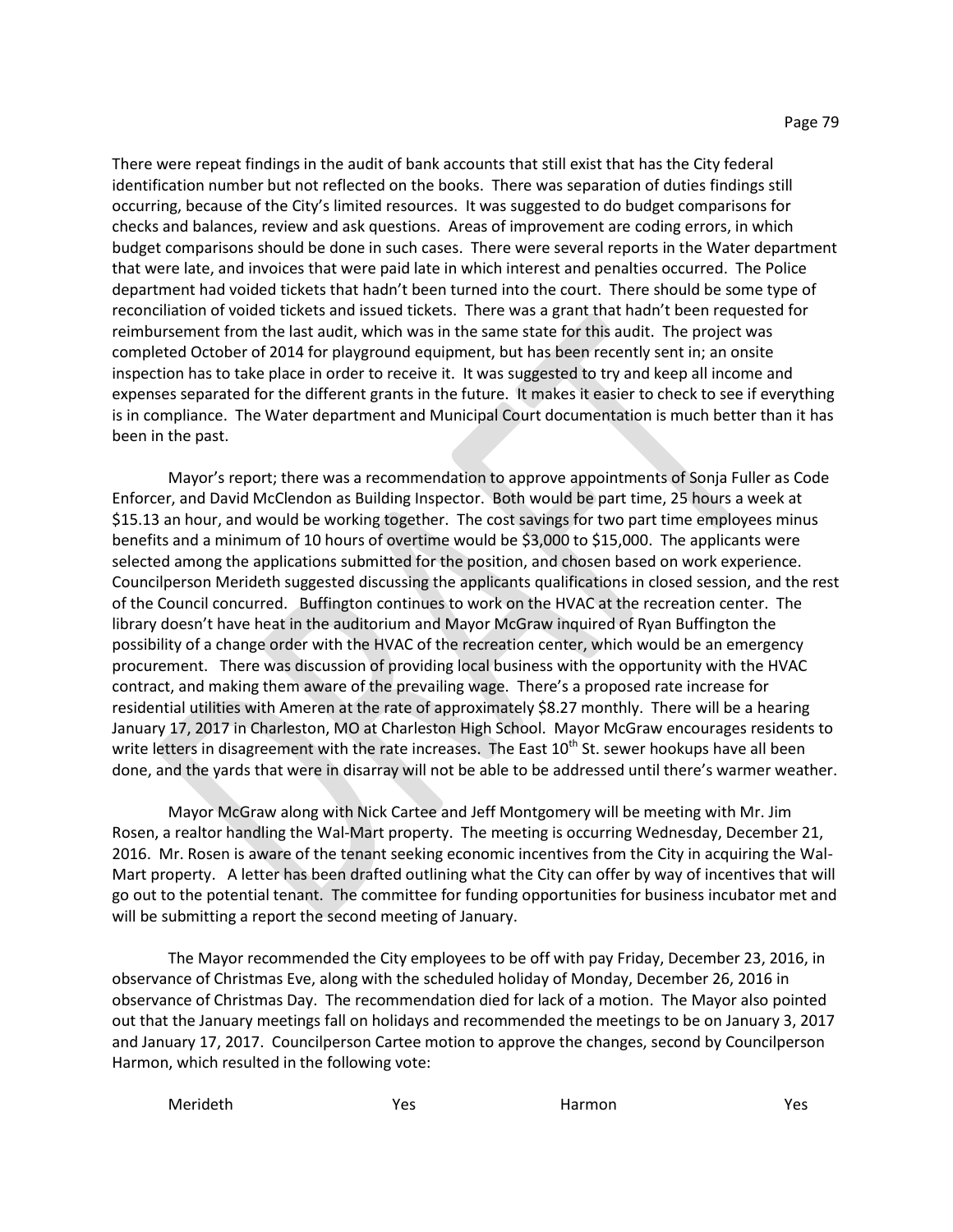| U<br>٠<br>÷ |  |
|-------------|--|
|-------------|--|

| Rodgers           | Yes | Duckworth | Yes  |
|-------------------|-----|-----------|------|
| <b>Bullington</b> | Yes | Cartee    | Yes. |
| Cheek             | Yes |           |      |

Mayor McGraw requested that A2H resubmit a proposal for the roofing of the one story portion of the Cupples building, and it has been forwarded to Counselor Dorroh for review. The Mayor also talked with Logan Meeks, and he will be giving an estimate of what it would cost to remove the back section of the building.

Fire report; there were 5 fire calls between December 7, 2016 and December 19, 2016 as follows: 12/7/16, Mutual aid to Kennett at Lacks Auto Salvage; 12/9/16, Structure fire at Christian Living Center apartments there was moderate damage with one loss of life due to the fire; 12/13/16, Smoke scare on East 10<sup>th</sup> St.; 12/14/16, Fire alarm sounding at Caruthersville Middle School; 12/15/16, Smoke scare due to an electrical outlet on Westwood. The Police and Fire committee met and the budgeted items out of Sales Tax were cut in half, concentrating primarily on safety issues. Councilperson Cartee requested to purchase bunker gear for \$4,500 from Nafeco. Councilperson Bullington motion for approval, second by Councilperson Duckworth, which resulted in the following vote:

| Merideth          | Yes | Harmon    | Yes |
|-------------------|-----|-----------|-----|
| Rodgers           | Yes | Duckworth | Yes |
| <b>Bullington</b> | Yes | Cartee    | Yes |
| Cheek             | Yes |           |     |

Councilperson Bullington motion to purchase spare hoses for \$1,450 from Schumacher, second by Councilperson Harmon, which resulted in the following vote:

| Merideth          | Yes | Harmon    | Yes        |
|-------------------|-----|-----------|------------|
| Rodgers           | Yes | Duckworth | <b>Yes</b> |
| <b>Bullington</b> | Yes | Cartee    | Yes        |
| Cheek             | Yes |           |            |

Councilperson Duckworth motion to purchase a light bar for \$3000 to replace the old outdated part, second by Councilperson Cartee, which resulted in the following vote:

| Merideth   | Yes | Harmon    | Yes |
|------------|-----|-----------|-----|
| Rodgers    | Yes | Duckworth | Yes |
| Bullington | Yes | Cartee    | Yes |
| Cheek      | Yes |           |     |

Councilperson Bullington motion to purchase an extrication unit for \$20,000 from Schumacher, second by Councilperson Harmon, which resulted in the following vote:

| Merideth          | Yes | Harmon    | Yes |
|-------------------|-----|-----------|-----|
| Rodgers           | Yes | Duckworth | Yes |
| <b>Bullington</b> | Yes | Cartee    | Yes |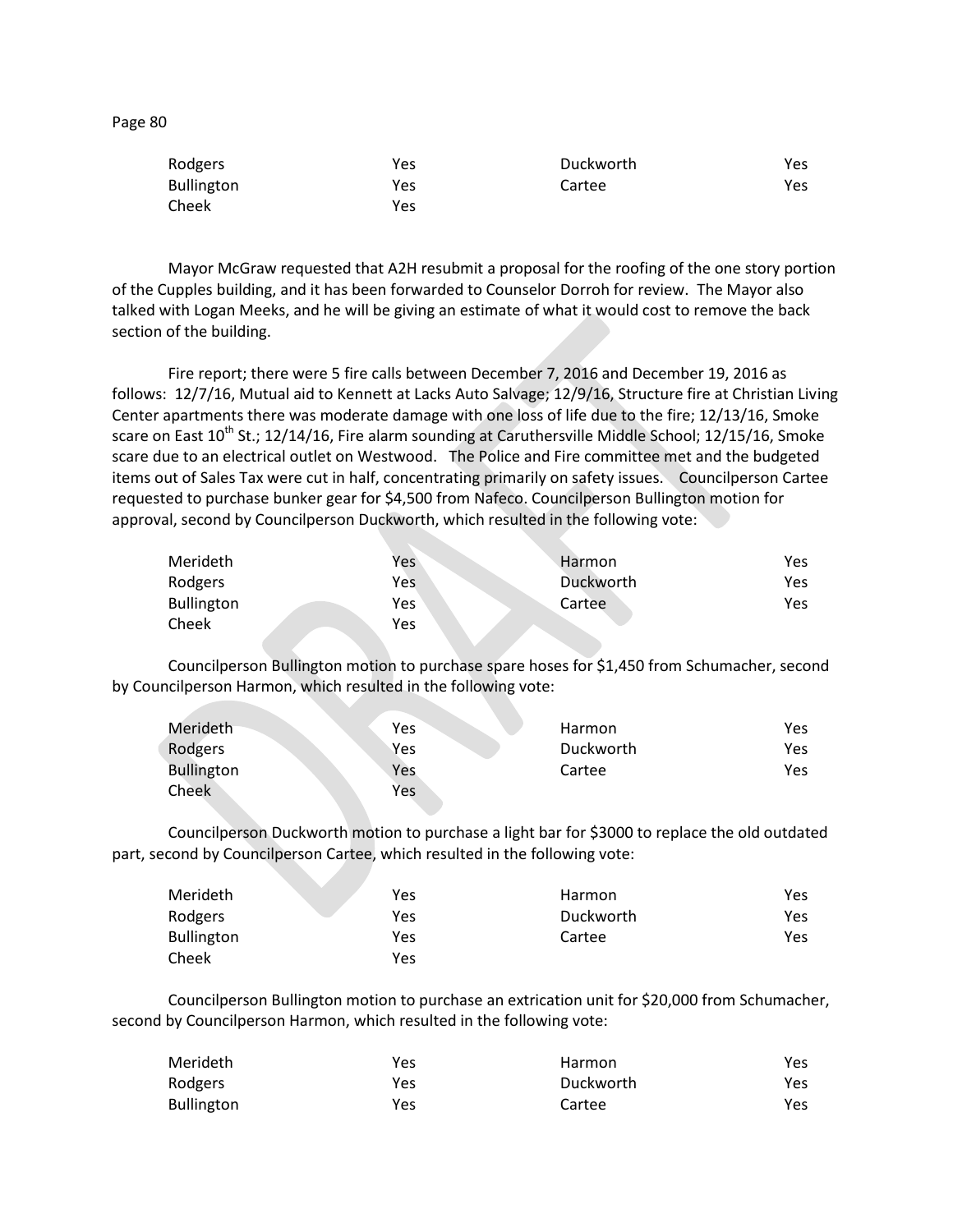#### Cheek Yes

Chief Tony Jones introduced Rodney Jackson the new patrolman for the City. Chief Jones requested for the funds from restitution for the criminal investigation of 2011 to be deposited into the police fund instead of the miscellaneous fund that it's currently being deposited into. He's requesting that the funds be controlled by the Mayor and the Council, to avoid what happened in the past. The Criminal Investigation Fund was closed and it needs to be opened back up with the funds being captured to where it was designed to be pooled from for investigations, surveillance equipment, drug buys. Councilperson Bullington motion to set up a Criminal Investigation Fund, and deposit restitution funds already collected along with any future restitution funds. Councilperson Cartee second the motion, which resulted in the following vote:

| Merideth          | Yes | <b>Harmon</b> | Yes  |
|-------------------|-----|---------------|------|
| Rodgers           | Yes | Duckworth     | Yes. |
| <b>Bullington</b> | Yes | Cartee        | Yes  |
| Cheek             | Yes |               |      |

Water report; Paul Shaw reported that the hydrant at 8<sup>th</sup> and Cotton was replaced, the meter was replaced at First Christian Church, and the hydrant at the sheriff's department was replaced. Councilperson Harmon stated that the oxidation ditch will be probed and the results of the findings will go to John Chittenden and he will make an assessment of the findings as to what actions need to be taken. Paul also stated that one of the motors had come in for installation on Ward; the second one should be in any day now.

Park & Recreation; Keith Davis reported that the kickball games will start tonight, basketball signups will go on until the middle of January. They are also looking a starting up and adult basketball league for 21 and over. Keith made mention of the audit report stating accounts tied to City needing closing, and the Pee Wee Football account is one of them. The account is a dormant account with a balance of \$625.63 which needs closing. Doug McDowell recommended for it to be credited to the Sports League. Councilperson Cartee suggested that a letter be drafted authorizing Keith Davis to close the Pee Wee account. Councilperson Bullington motion for the account to be closed, second by Councilperson Rodgers, which resulted in the following vote:

| Merideth          | Yes | Harmon    | Yes |
|-------------------|-----|-----------|-----|
| Rodgers           | Yes | Duckworth | Yes |
| <b>Bullington</b> | Yes | Cartee    | Yes |
| Cheek             | Yes |           |     |

Library report; Betty Holland will be leaving, and a reception will be held Wednesday, December 21, 2016 at the library. The final reading for Christmas story time will be Tuesday, December 20, 2016, with Lisa Bowlby, singing and dancing as Mrs. Claus.

Business from the floor; Councilperson Bullington voiced reviewing the personnel manual by updating, and being consistent. Counselor Dorroh stated that the personnel manual needed considerable improvement.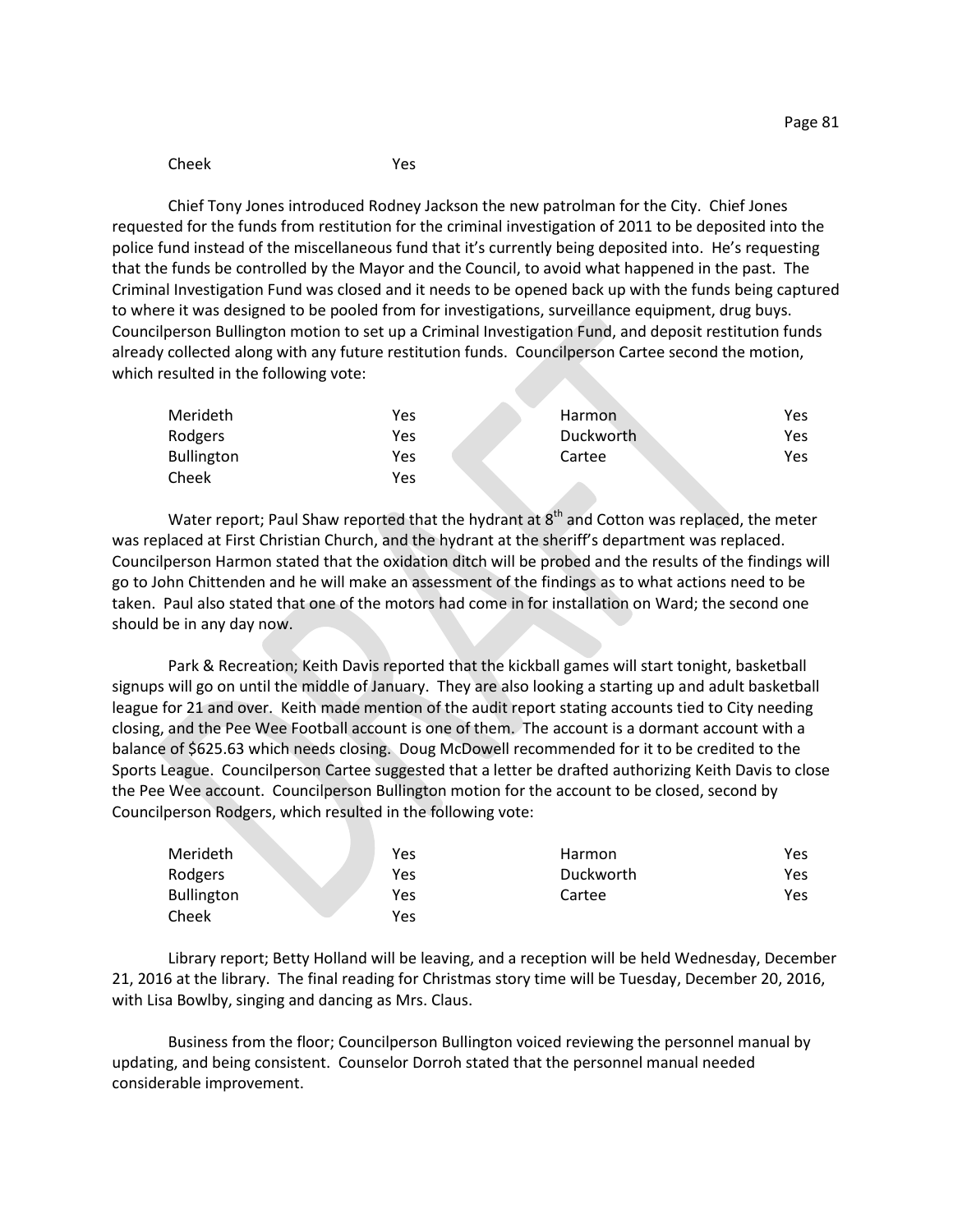### Page 82

Mayor Pro Temp Harmon introduced an ordinance adopting benefit changes under Missouri Local Government Employee Retirement System. Counselor Dorroh stated that the bill was the same bill passed late October for an effective date of November 1, 2016. The law stipulates that it has to be received within 10 days of its election by Lagers, which was not met. Councilperson Duckworth motion for the reading of the following ordinance, second by Councilperson Merideth, and the same was read for the first time, to wit:

## **BILL NO. 2016-10 ORDINANCE NO. 2016-10**

# **AN ORDINANCE ADOPTING BENEFIT CHANGES UNDER THE MISSOURI LOCAL GOVERNMENT EMPLOYEES RETIREMENT SYSTEM**

Councilperson Harmon motion for the second reading by title, second by Councilperson Merideth, which resulted in the following vote to wit:

| Merideth          | Yes | Harmon    | Yes. |
|-------------------|-----|-----------|------|
| Rodgers           | Yes | Duckworth | Yes. |
| <b>Bullington</b> | Yes | Cartee    | Yes  |
| Cheek             | Yes |           |      |

Councilperson Harmon made motion to pass bill No. 2016-10 to be known as Ordinance No. 2016-10, second by Councilperson Cartee, which resulted in the following vote on said question to wit:

| Merideth          | Yes | Harmon    | Yes |
|-------------------|-----|-----------|-----|
| Rodgers           | Yes | Duckworth | Yes |
| <b>Bullington</b> | Yes | Cartee    | Yes |
| Cheek             | Yes |           |     |

Councilperson Harmon motion to go into closed session for the purpose of hiring, firing, disciplining or promoting of particular employees. Councilperson Duckworth second the motion, which resulted in the following vote:

| Merideth          | Yes | <b>Harmon</b> | Yes |
|-------------------|-----|---------------|-----|
| Rodgers           | Yes | Duckworth     | Yes |
| <b>Bullington</b> | Yes | Cartee        | Yes |
| Cheek             | Yes |               |     |

Upon returning from closed session, Councilperson Cartee recommended that the Code Enforcement position to be advertised and open until the position is filled with the stipulation of the ability to issue citations, but not required.

Councilperson Harmon motion to accept Hill Electric bid for \$19,341 for the HVAC system under emergency procurement for the library, second by Councilperson Merideth which resulted in the following vote: